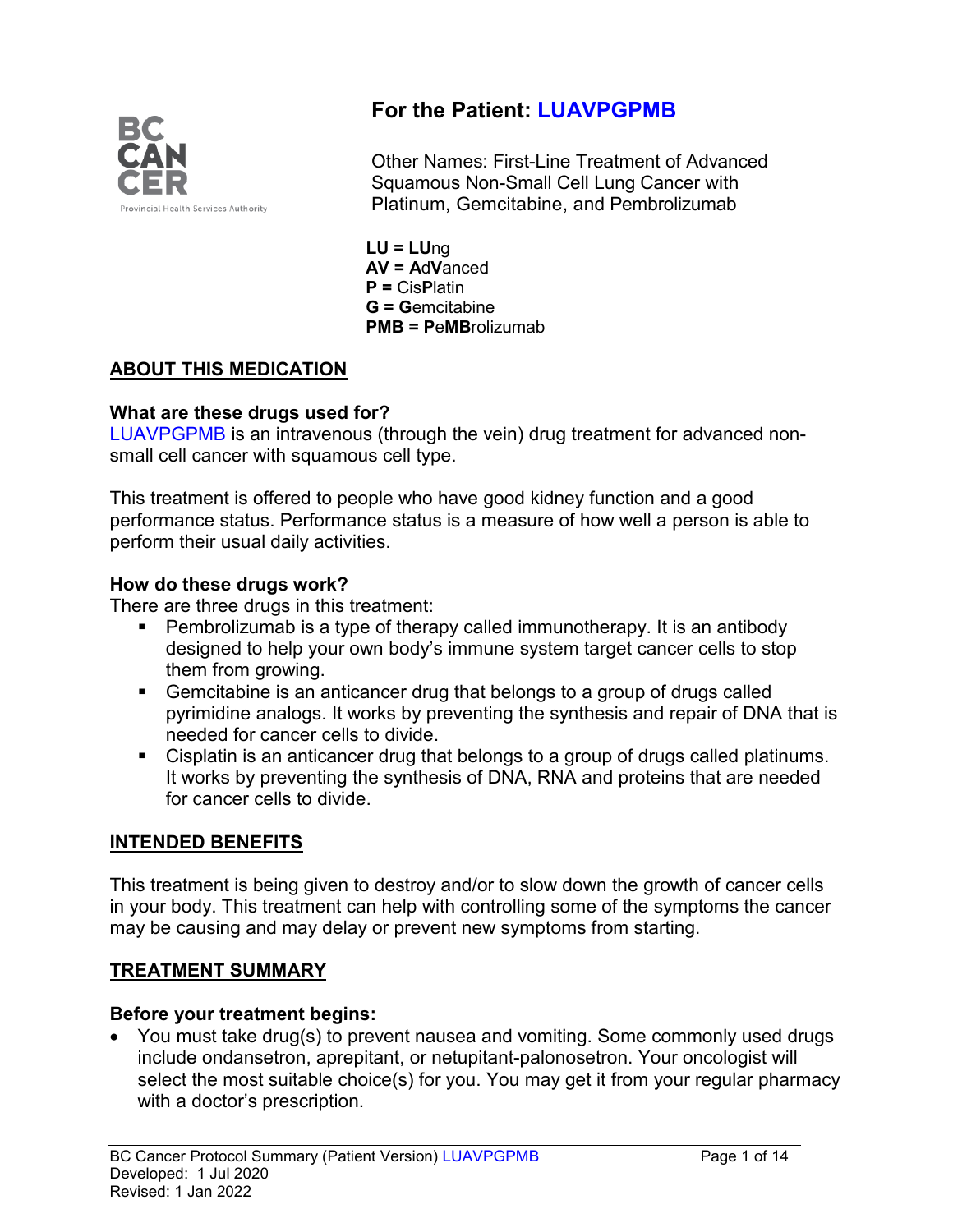#### **How are these drugs given?**

- Your treatment plan consists of 4 cycles. Each cycle lasts 3 weeks (21 days).
- For each cycle, you will have the three drugs given to you intravenously (through the vein) on Day 1.
	- Pembrolizumab is given first. The infusion lasts about 30 minutes.
	- Gemcitabine is given next. The infusion lasts about 30 minutes.
	- You will then be given extra fluids intravenously for one hour (60 minutes) before cisplatin. This helps prevent kidney problems.
	- Cisplatin is given last. The infusion lasts about one hour (60 minutes).
- On Day 8 of each cycle, you will only be given gemcitabine intravenously over 30 minutes.

### **What will happen while I am being treated?**

- A blood test is done within one month of starting treatment.
- A blood test is also done before Day 1 and Day 8 of each cycle.
- The dose and timing of your treatment may be changed based on your blood test results and/or other side effects.
- Your very first treatment will take longer than other treatments because a nurse will be reviewing the possible side effects of your treatment plan and will discuss with you how to manage them. *It is a good idea to bring someone with you to your first treatment appointment*.
- Please bring your anti-nausea drugs with you for each treatment. Your nurse will tell you when to take them. You may also need to take anti-nausea drugs at home after treatment. It is easier to prevent nausea and vomiting than to treat it once it happens, so follow directions closely.

### **LUAVPGPMB TREATMENT PROTOCOL**

Start Date: <u>\_\_\_\_\_\_\_\_\_</u>

**Cycle 1:**

| Day 1         | Day 2     | Day 3     | Day 4     | Day 5     | Day 6         | Day 7         |
|---------------|-----------|-----------|-----------|-----------|---------------|---------------|
| Pembrolizumab | <b>No</b> | <b>No</b> | No        | <b>No</b> | No            | <b>No</b>     |
| Gemcitabine   | treatment | treatment | treatment | treatment | treatment     | treatment     |
| Hydration     |           |           |           |           |               |               |
| Cisplatin     |           |           |           |           |               |               |
| Day 8         | Day 9     | Day 10    | Day 11    | Day 12    | Day 13        | Day 14        |
| Gemcitabine   | No        | No        | No        | No        | No            | No            |
|               | treatment | treatment | treatment | treatment | treatment     | treatment     |
| Day 15        | Day 16    | Day 17    | Day 18    | Day 19    | <b>Day 20</b> | <b>Day 21</b> |
| <b>No</b>     | No        | No        | No        | No        | No            | No            |
| treatment     | treatment | treatment | treatment | treatment | treatment     | treatment     |

**Blood test before Day 1 and Day 8**

**This 21-day cycle will occur for a total of 4 times.**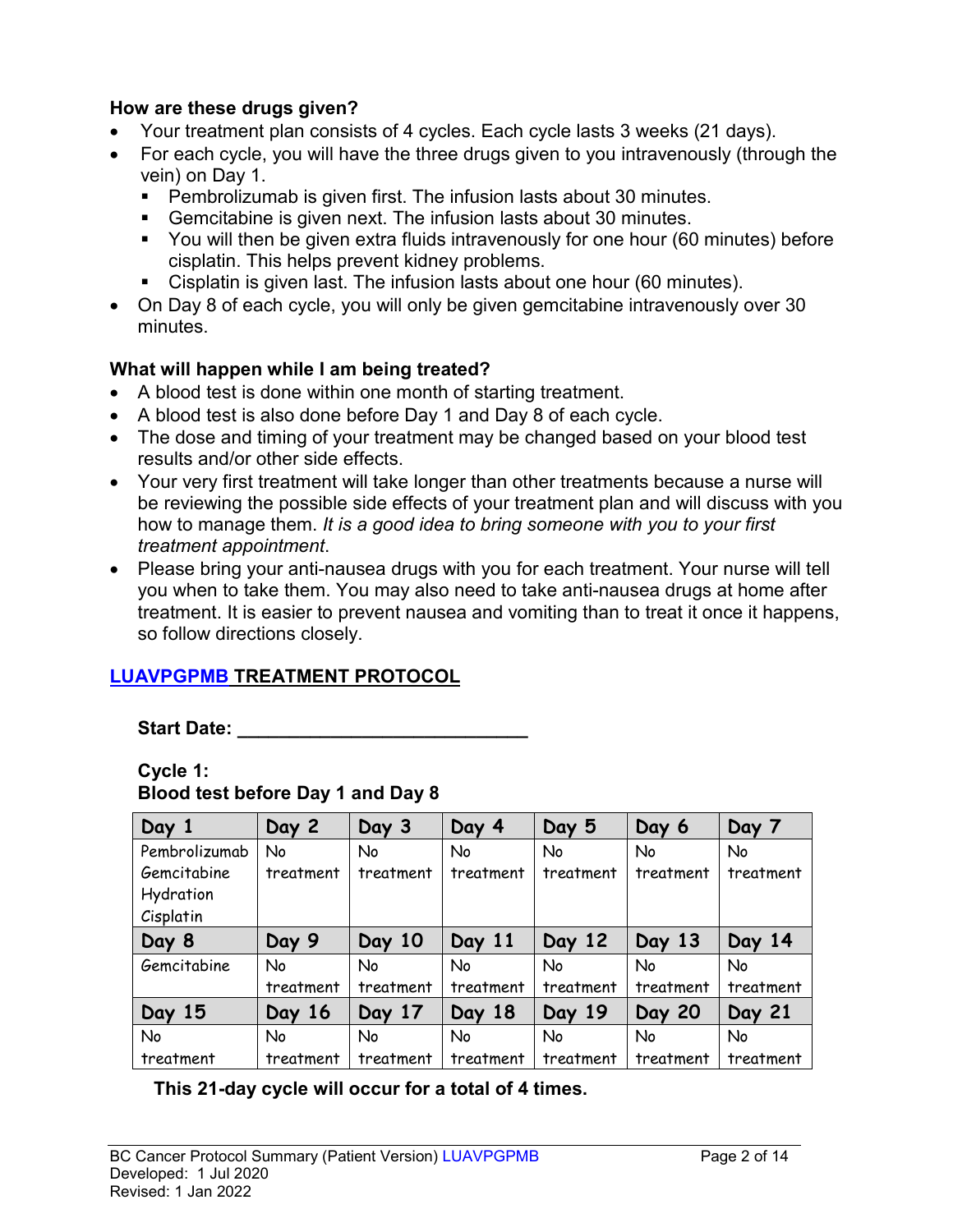### **OTHER INSTRUCTIONS**

#### *It is very important to report side effects immediately to your doctor. Do not manage side effects at home without first speaking with your doctor. Be aware that symptoms may be delayed and can develop months after your last dose.*

#### **What other drugs or foods can interact with LUAVPGPMB?**

- Other drugs may interact with this treatment. Check with your doctor or pharmacist before you start or stop taking any other drugs including all prescription and nonprescription medicines, steroids or other medicines that lower your immune response, vitamins, and herbal supplements.
- The drinking of alcohol (in small amounts) does not appear to affect the safety or usefulness of this treatment.

#### **Other important things to know:**

- **Before you are given pembrolizumab**, talk to your doctor or pharmacist if you:
	- have an active condition where your immune system attacks your body (autoimmune disease), such as ulcerative colitis, Crohn's disease, lupus, rheumatoid arthritis or sarcoidosis.
	- **take other medicines that make your immune system weak. Examples of** these may include steroids, such as prednisone or dexamethasone.
	- had an organ transplant, such as a kidney transplant.
	- have any other medical conditions.
- Cisplatin can cause changes in kidney function, but this is not frequent with the doses used in this treatment. To prevent this problem, it is important that you are well-hydrated before and after treatment.
- Sometimes the nerve which allows you to hear can be affected by cisplatin. This could result in you experiencing "tinnitus" (ringing in the ears) or a change in your hearing. Report any of these problems to your doctor and/or nurse.
- This treatment may cause sterility in men and menopause in women. If you plan to have children, discuss this with your oncologist before starting treatment.
- This treatment may damage sperm and may cause harm to the baby if used during pregnancy. It is best to use birth control while you are undergoing treatment and for **4 months** after the last dose. Tell your doctor right away if you or your partner becomes pregnant. Do not breast feed during treatment.
- Tell all doctors including dentists you see that you are being treated with pembrolizumab, gemcitabine, and cisplatin before you receive treatment of any form.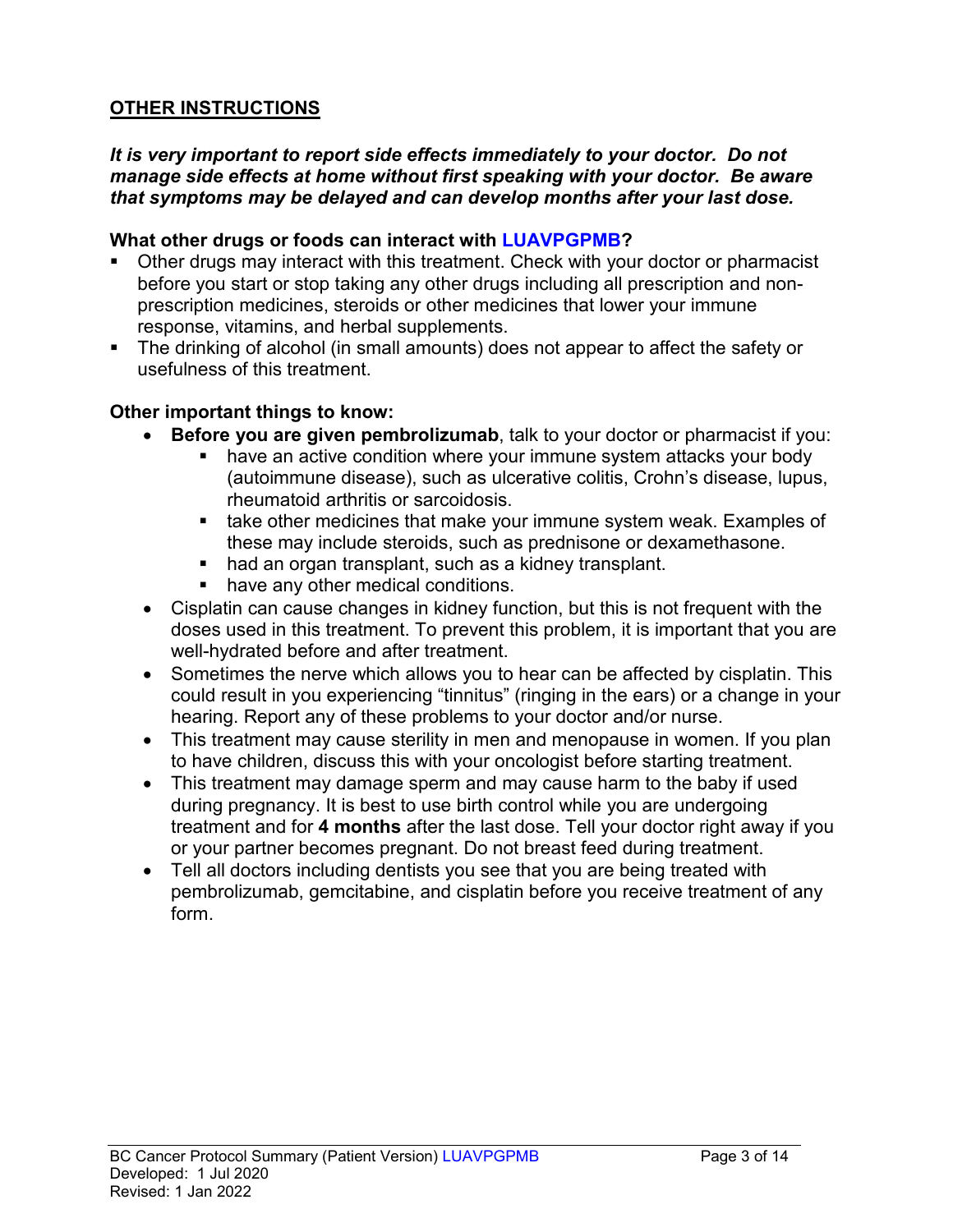# **SIDE EFFECTS AND WHAT TO DO ABOUT THEM**

### **Are there any risks?**

Unexpected and unlikely side effects can occur with any drug treatment. The ones listed below are particularly important for you to be aware of as they are directly related to the common actions of the drug in your treatment plan.

# **What is the most important information I should know about SERIOUS SIDE EFFECTS?**

- **Pembrolizumab may cause serious immune reactions against your own body (autoimmune) affecting many parts.**
- The following side effects were most frequently reported:
	- diarrhea
	- $\blacksquare$  itching, rash
	- $\blacksquare$  joint pain
	- **F** feeling tired
	- **F** feeling less hungry
	- cough
- These side effects are most likely to begin during treatment; however, side effects can show up months after your last treatment with pembrolizumab.
- *Tell* your doctor as soon as possible if you have any of serious side effects listed in the table below or your symptoms get worse.
- **Do not try to treat or diagnose symptoms yourself**. Getting medical treatment right away may keep the problem from becoming more serious.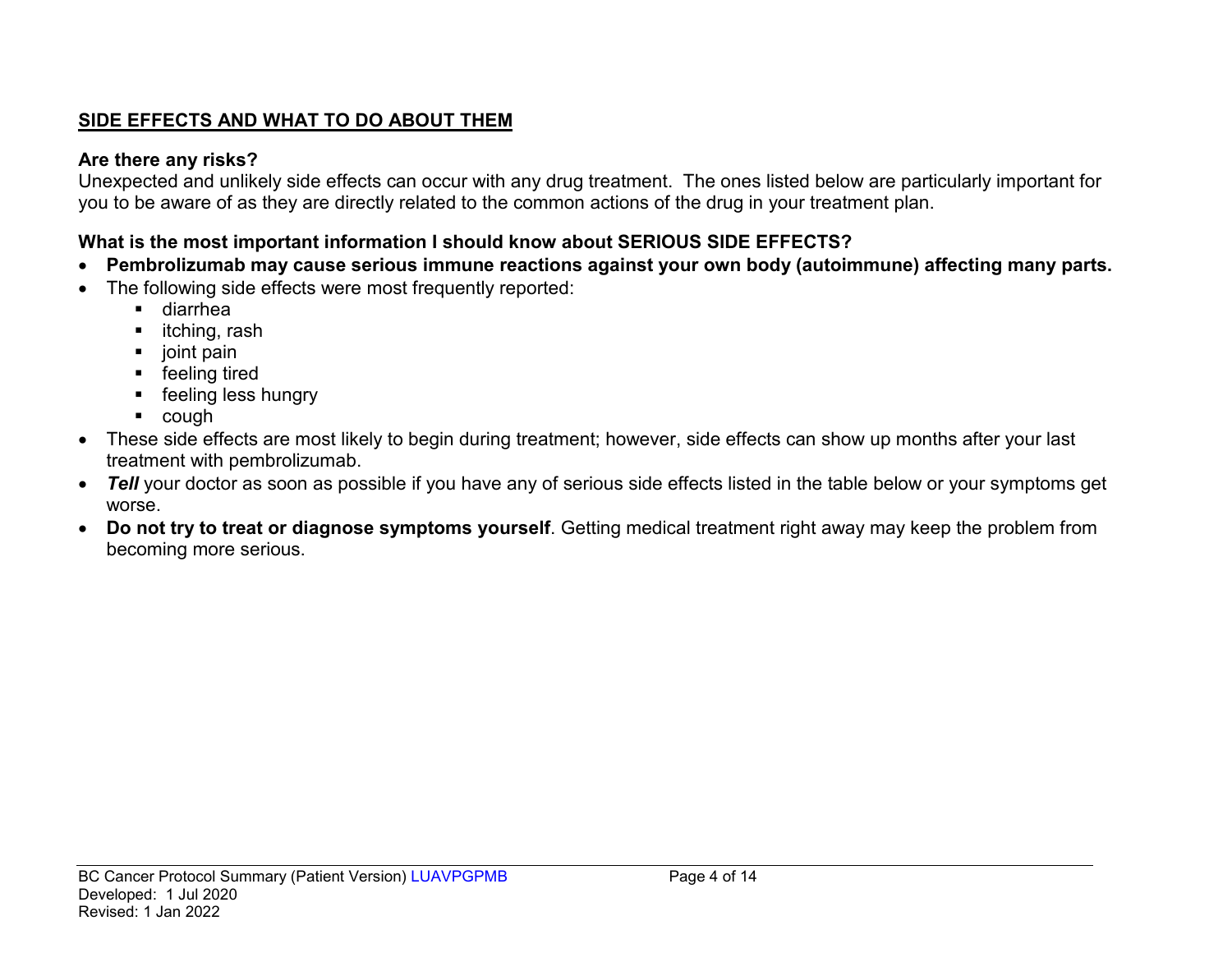# **Serious Side Effects Associated with Pembrolizumab**

| <b>SERIOUS SIDE EFFECTS</b>                                                             | How common is it?      |
|-----------------------------------------------------------------------------------------|------------------------|
| Inflammation of the intestines (colitis)                                                | Common                 |
| Symptoms may include:                                                                   |                        |
| diarrhea (loose stools) or more bowel movements than usual. Do not treat the diarrhea   | (less than 1 in 10 but |
| yourself.                                                                               | more than 1 in 100)    |
| blood or mucus in stools or dark, tarry, sticky stools                                  |                        |
| severe stomach pain (abdominal pain) or tenderness                                      |                        |
| Inflammation of the thyroid gland (hyperthyroidism, hypothyroidism)                     | Common                 |
| Symptoms may include:                                                                   |                        |
| rapid heart beat                                                                        | (less than 1 in 10 but |
| weight loss or gain<br>$\bullet$                                                        | more than 1 in 100)    |
| increased sweating<br>$\bullet$                                                         |                        |
| hair loss<br>$\bullet$                                                                  |                        |
| feeling cold<br>$\bullet$                                                               |                        |
| constipation or diarrhea                                                                |                        |
| your voice gets deeper<br>$\bullet$                                                     |                        |
| muscle aches                                                                            |                        |
| changes in sleep patterns                                                               |                        |
| Inflammation of the pituitary gland (hypophysitis, hypopituitarism, including secondary | Common                 |
| adrenal insufficiency)                                                                  |                        |
| Symptoms may include:                                                                   | (less than 1 in 10 but |
| weight loss                                                                             | more than 1 in 100)    |
| increased sweating, hot flashes<br>$\bullet$                                            |                        |
| hair loss (includes facial and pubic)<br>$\bullet$                                      |                        |
| feeling cold<br>$\bullet$                                                               |                        |
| headaches that will not go away or unusual headache<br>$\bullet$                        |                        |
| decreased sex drive<br>$\bullet$                                                        |                        |
| vision problems                                                                         |                        |
| excessive thirst and urination                                                          |                        |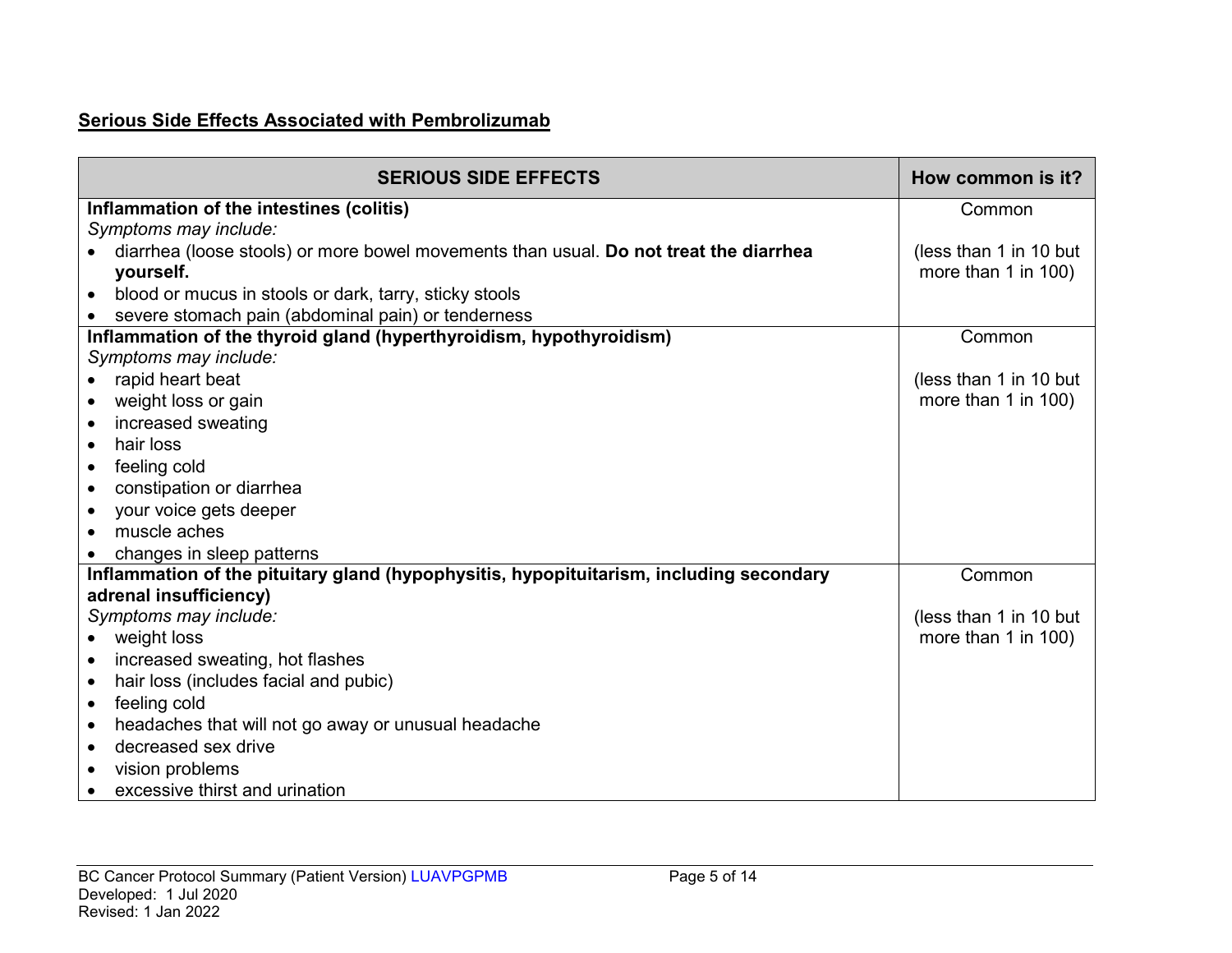| <b>SERIOUS SIDE EFFECTS</b>                         | How common is it?         |
|-----------------------------------------------------|---------------------------|
| Inflammation of the lungs (pneumonitis)             | Common                    |
| Symptoms may include:                               |                           |
| shortness of breath                                 | (less than 1 in 10 but    |
| chest pain                                          | more than 1 in 100)       |
| coughing                                            |                           |
| <b>Problems with muscles</b>                        | Common                    |
| Symptoms may include:                               |                           |
| back pain                                           | (less than 1 in 10 but    |
| spasms                                              | more than 1 in 100)       |
| weakness                                            |                           |
| muscle pain                                         |                           |
| <b>Skin problems</b>                                | Common                    |
| Symptoms may include:                               |                           |
| $\bullet$ rash                                      | (less than 1 in 10 but    |
| dry skin                                            | more than 1 in 100)       |
| Problems in other organs (nervous system, eyes)     | Common                    |
| Symptoms may include:                               |                           |
| tingling, numbness, lack of energy                  | (less than 1 in 10 but    |
| changes in eyesight                                 | more than 1 in 100)       |
| dizziness                                           |                           |
| Inflammation of the liver (hepatitis)               | Uncommon                  |
| Symptoms may include:                               |                           |
| nausea or vomiting<br>$\bullet$                     | (less than 1 in 100 but   |
| loss of appetite<br>$\bullet$                       | more than 1 in 1000)      |
| pain on the right side of your stomach<br>$\bullet$ |                           |
| yellowing of your skin or the whites of your eyes   |                           |
| dark urine<br>$\bullet$                             |                           |
| bleeding or bruise more easily than normal          |                           |
| Inflammation of the kidneys (nephritis)             | Uncommon                  |
| Symptoms may include:                               |                           |
| changes in the amount or colour of your urine       | (less than 1 in 100 but   |
|                                                     | more than $1$ in $1000$ ) |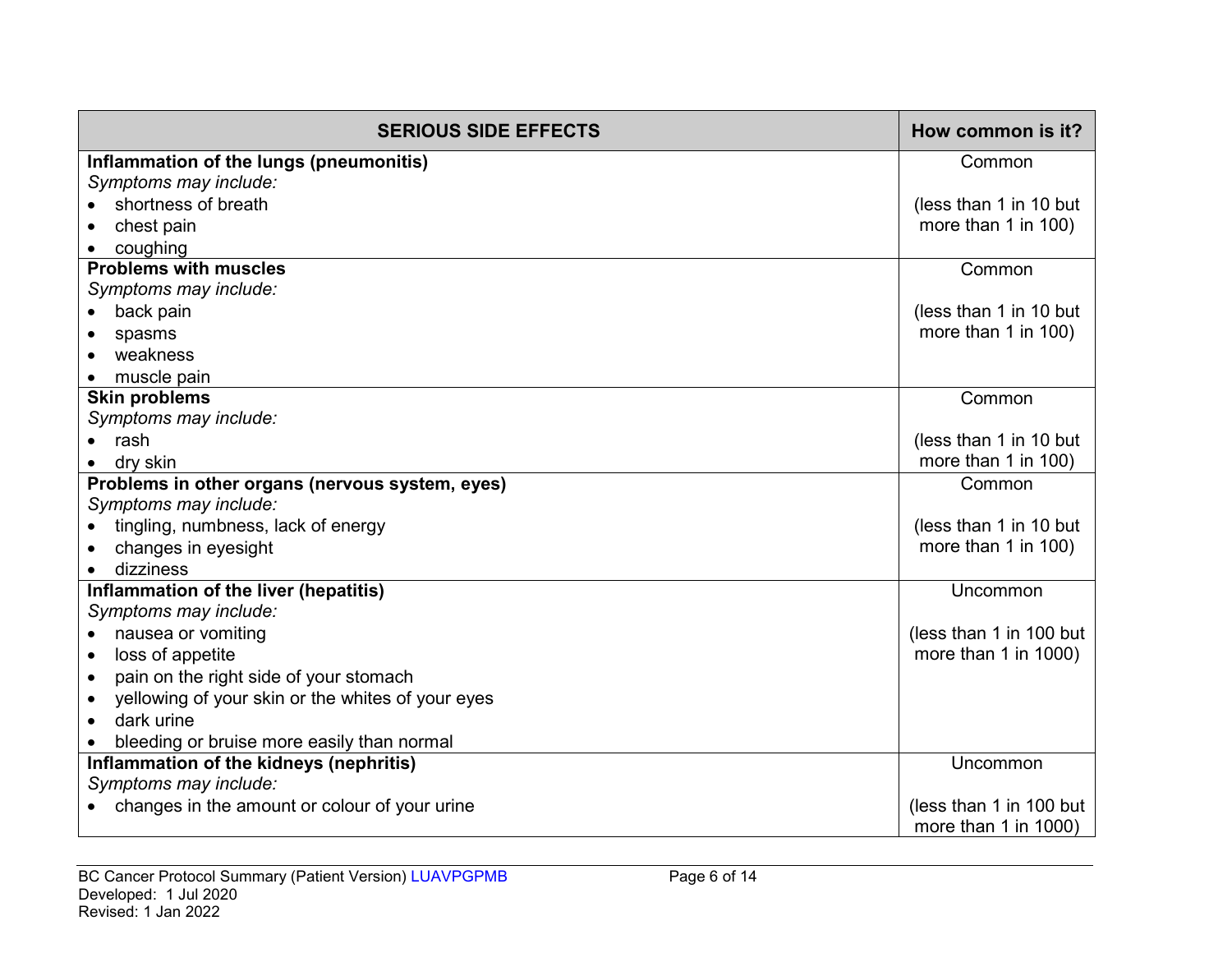| <b>SERIOUS SIDE EFFECTS</b>                     | How common is it?    |
|-------------------------------------------------|----------------------|
| Problems in the pancreas                        | Rare                 |
| Symptoms may include:                           |                      |
| abdominal pain                                  | (less than 1 in 1000 |
| nausea and vomiting                             | but more than 1 in   |
|                                                 | 10000)               |
| Blood sugar problems (type 1 diabetes mellitus) | Rare                 |
| Symptoms may include:                           |                      |
| hunger or thirst                                | (less than 1 in 1000 |
| a need to urinate more often                    | but more than 1 in   |
| weight loss                                     | 10000)               |
| <b>Infusion reactions</b>                       | Rare                 |
| Symptoms may include:                           |                      |
| shortness of breath                             | (less than 1 in 1000 |
| itching or rash                                 | but more than 1 in   |
| dizziness                                       | 10000)               |
| fever                                           |                      |
| wheezing                                        |                      |
| flushing                                        |                      |
| feeling like passing out                        |                      |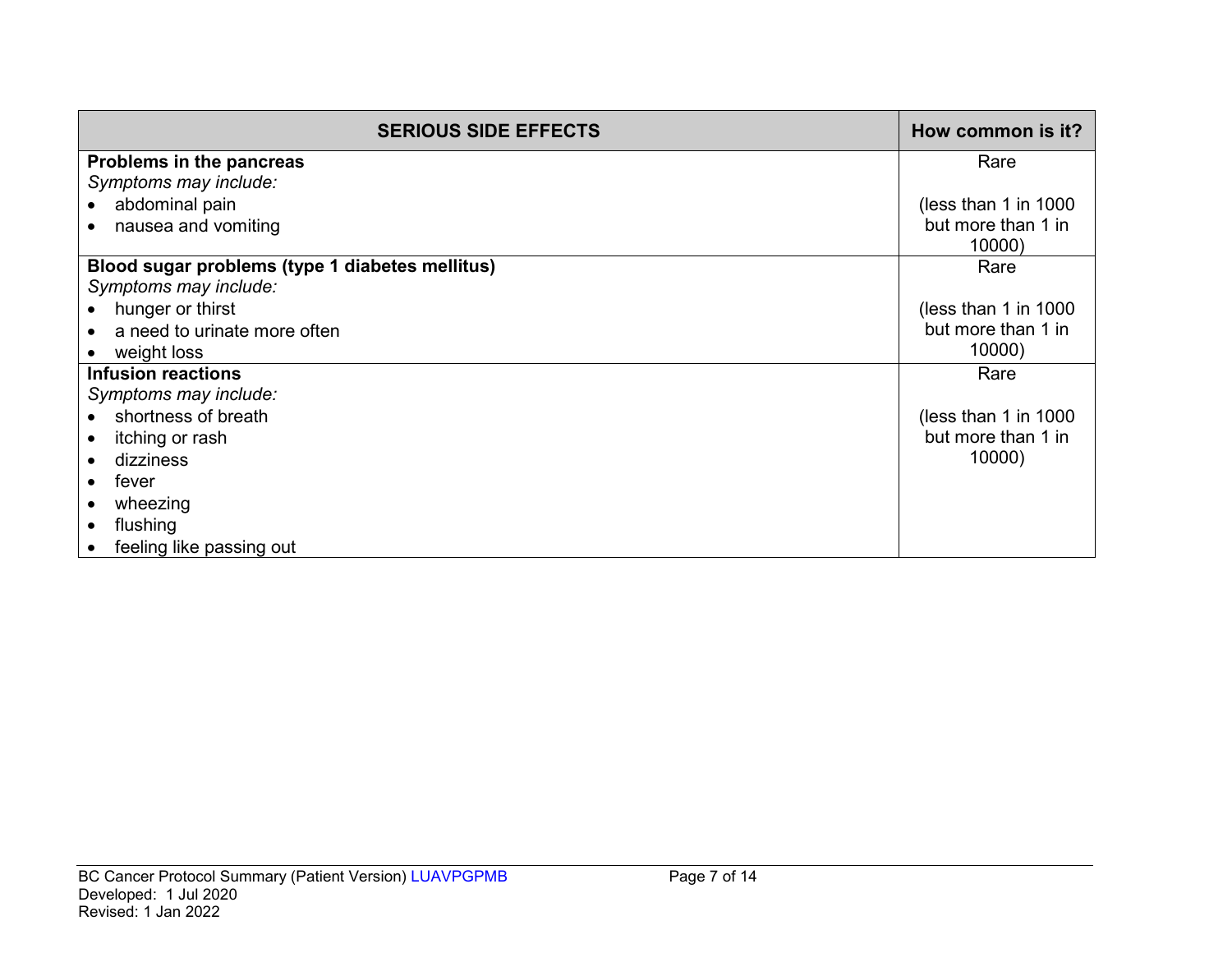# **Management of Other Side Effects**

| <b>OTHER SIDE EFFECTS</b>                                                                                                                                                                                                                                                                        | <b>How common</b><br>is it? | <b>MANAGEMENT</b>                                                                                                                                                                                                                                                                                                                                                                                                |
|--------------------------------------------------------------------------------------------------------------------------------------------------------------------------------------------------------------------------------------------------------------------------------------------------|-----------------------------|------------------------------------------------------------------------------------------------------------------------------------------------------------------------------------------------------------------------------------------------------------------------------------------------------------------------------------------------------------------------------------------------------------------|
| Your white blood cells will decrease<br>a few days after your treatment.<br>They usually return to normal in 2-3<br>weeks. White blood cells protect your<br>body by fighting bacteria (germs) that<br>cause infection. When they are low,<br>you are at greater risk of having an<br>infection. | <b>Very Common</b>          | To help prevent infection:<br>Wash your hands often and always after using the<br>bathroom.<br>Take care of your skin and mouth by gently washing<br>regularly.<br>Avoid crowds and people who are sick.<br>Call your doctor <i>immediately</i> at the first sign of an<br>$\bullet$<br>infection such as fever (over 100°F or 38°C by an oral<br>thermometer), chills, cough or burning when you pass<br>urine. |
| Your platelets may decrease during<br>or after your treatment They will<br>return to normal after your last<br>treatment. Platelets help to make<br>your blood clot when you hurt<br>yourself. You may bruise or bleed<br>more easily than usual.                                                | Common                      | To help prevent bleeding problems:<br>Try not to bruise, cut or burn yourself.<br>Clean your nose by blowing gently, do not pick your<br>nose.<br>Avoid constipation.<br>Brush your teeth gently with a soft toothbrush as your<br>gums may bleed more easily. Maintain good oral<br>hygiene.<br>Avoid taking ASA (e.g. ASPIRIN®) or Ibuprofen (e.g.<br>ADVIL®), unless prescribed by your doctor.               |
| <b>Tiredness</b> and lack of energy may<br>sometimes occur.                                                                                                                                                                                                                                      | <b>Very Common</b>          | Do not drive a car or operate machinery if you are feeling<br>$\bullet$<br>tired.<br>Try the ideas in Your Bank to Energy Savings: Helping<br>People with Cancer Handle Fatigue.*<br>If tiredness is persistent and you have other symptoms of<br>hepatitis or inflammation of glands, tell your doctor as<br>soon as possible. (see the table above for serious side<br>effects.)                               |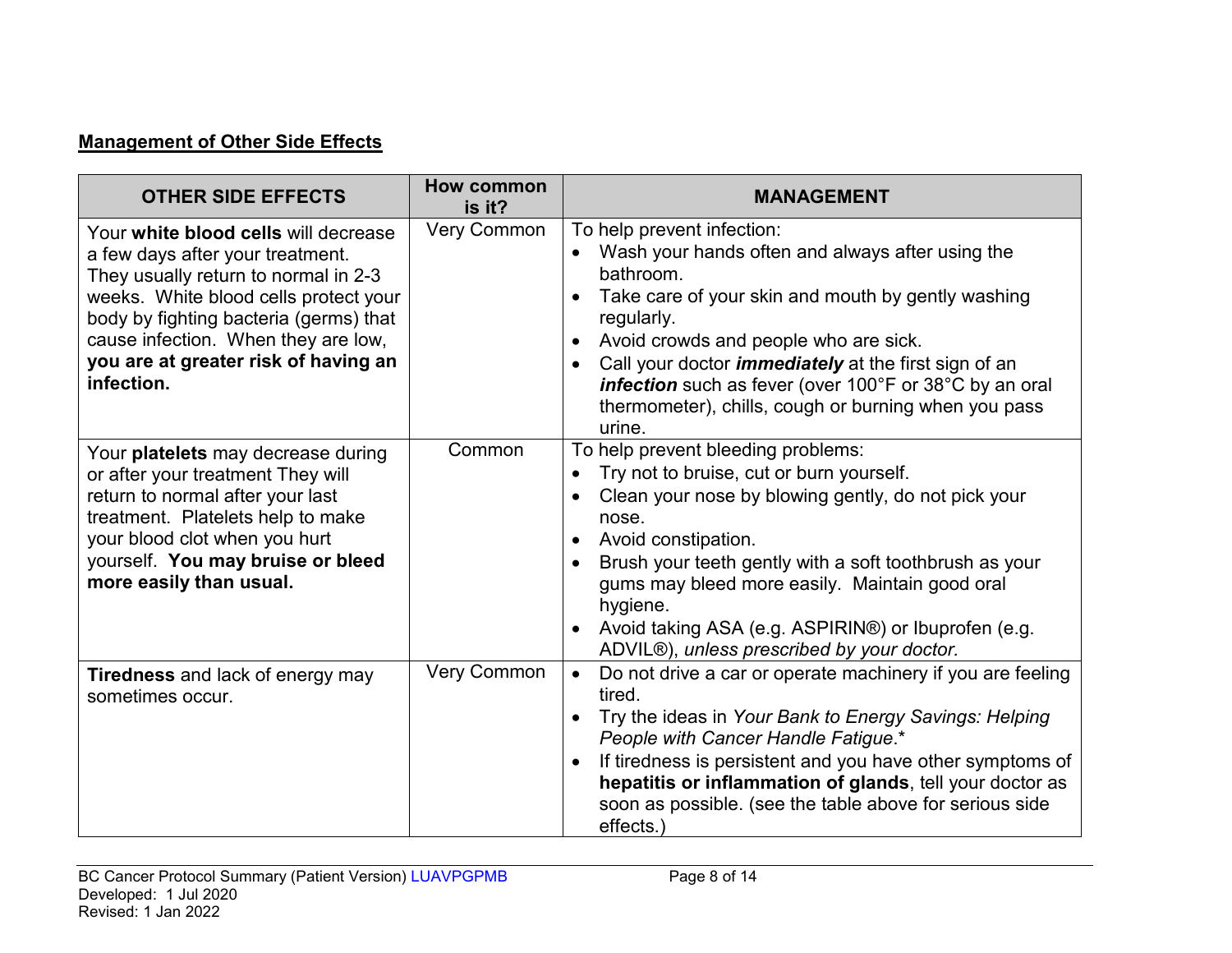| <b>OTHER SIDE EFFECTS</b>                                                           | <b>How common</b><br>is it? | <b>MANAGEMENT</b>                                                                                                                                                                                                                                                                                                                                                                                                                                                                       |
|-------------------------------------------------------------------------------------|-----------------------------|-----------------------------------------------------------------------------------------------------------------------------------------------------------------------------------------------------------------------------------------------------------------------------------------------------------------------------------------------------------------------------------------------------------------------------------------------------------------------------------------|
| Loss of appetite and weight loss<br>sometimes occur.                                | Very Common                 | Try the ideas in Food Ideas to Help with Decreased<br>Appetite.*<br>If loss of appetite is persistent and you have other<br>symptoms of hepatitis, tell your doctor as soon as<br>possible. (see the table above for serious side effects.)                                                                                                                                                                                                                                             |
| Nausea and vomiting may occur<br>after your treatment and may last for<br>24 hours. | <b>Very Common</b>          | You will be given a prescription for anti-nausea drug(s) to<br>$\bullet$<br>take before your chemotherapy treatment and/or at<br>home. It is easier to prevent nausea than to treat it once<br>it has happened, so follow directions closely.<br>Drink plenty of liquids.<br>Eat and drink often in small amounts.<br>Try the ideas in "Food Choices to Control Nausea".<br>Be sure to let your doctor know if you have nausea or<br>vomiting later than 24 hours after your treatment. |
| <b>Constipation may sometimes occur.</b>                                            | Common                      | Exercise if you can.<br>$\bullet$<br>Drink plenty of fluids.<br>Try ideas in Suggestions for Dealing with Constipation.*<br>If you have other symptoms of colitis, tell your doctor as<br>soon as possible. (see the table above for serious side<br>effects.)                                                                                                                                                                                                                          |
| Fever may sometimes occur.                                                          | Common                      | Call your doctor <i>immediately</i> at the first sign of an<br>$\bullet$<br>infection such as fever (over 100°F or 38°C by an oral<br>thermometer), chills, cough or burning when you pass<br>urine.<br>If you have other symptoms of colitis, tell your doctor as<br>soon as possible. (see the table above for serious side<br>effects.)                                                                                                                                              |
| Headache may sometimes occur.                                                       | Common                      | If headache is persistent and you have other symptoms<br>$\bullet$<br>of inflammation of glands, tell your doctor as soon as<br>possible. (see the table above for serious side effects.)                                                                                                                                                                                                                                                                                               |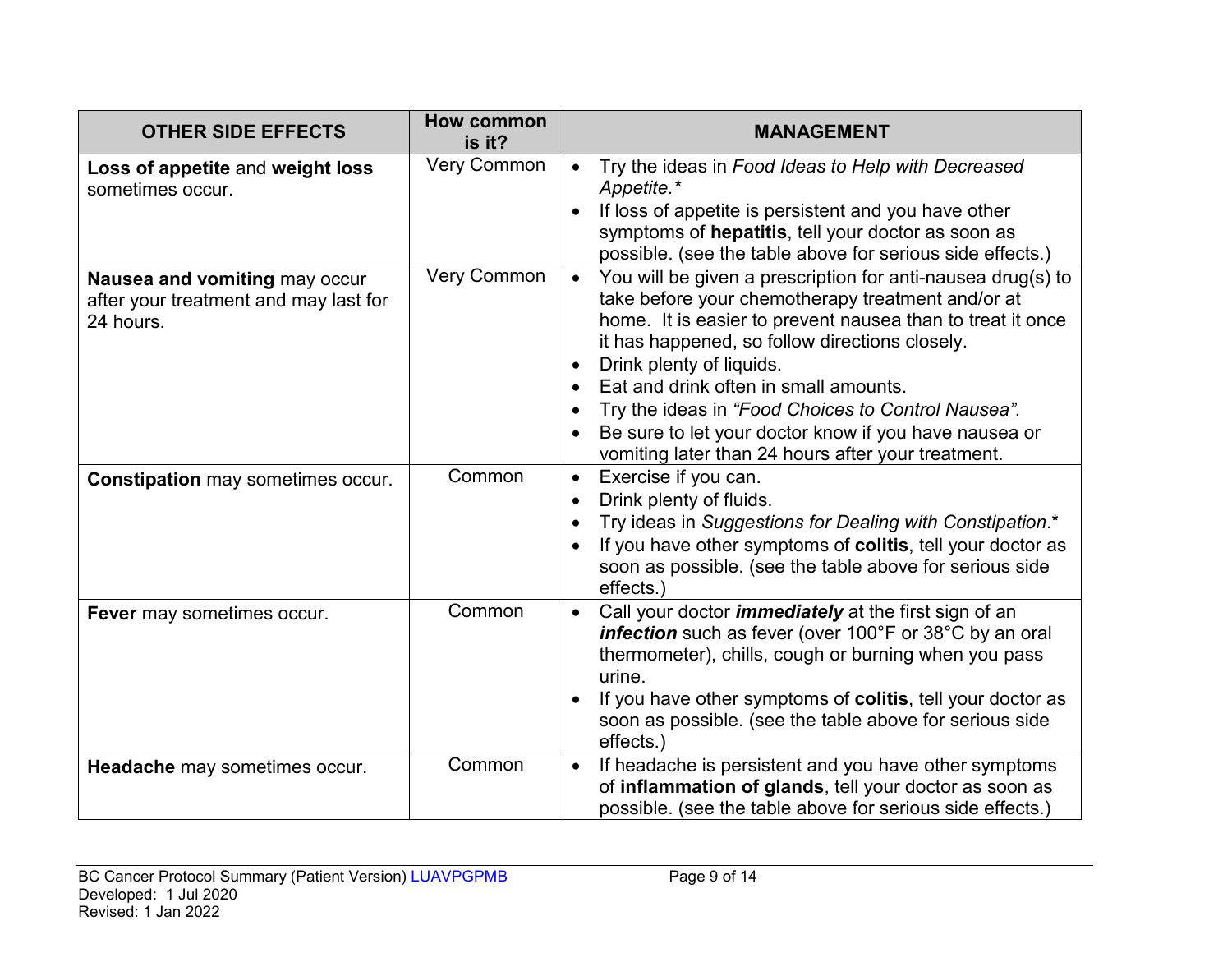| <b>OTHER SIDE EFFECTS</b>                                                                                                                                                                                           | How common<br>is it? | <b>MANAGEMENT</b>                                                                                                                                                                                                                                                                                                                                                                                                                                                                                                                                           |
|---------------------------------------------------------------------------------------------------------------------------------------------------------------------------------------------------------------------|----------------------|-------------------------------------------------------------------------------------------------------------------------------------------------------------------------------------------------------------------------------------------------------------------------------------------------------------------------------------------------------------------------------------------------------------------------------------------------------------------------------------------------------------------------------------------------------------|
| Numbness or tingling of the fingers<br>or toes may occur. This will slowly<br>return to normal once your treatments<br>are over. This may take several<br>months.                                                   | Common               | Be careful when handling items that are sharp, hot or<br>$\bullet$<br>cold.<br>Tell your doctor at your next visit, especially if you have<br>trouble with buttons, writing, or picking up small objects.                                                                                                                                                                                                                                                                                                                                                   |
| Swelling of hands, feet or lower legs<br>may occur if your body retains extra<br>fluid                                                                                                                              | Common               | If swelling is a problem, elevate your feet when resting<br>$\bullet$<br>Avoid tight clothing<br>$\bullet$                                                                                                                                                                                                                                                                                                                                                                                                                                                  |
| Pain or tenderness may occur<br>where the needle was placed in your<br>vein within 1-2 days after treatment.<br>This may extend all the way up the<br>arm. Sometimes pain may occur<br>where the cancer is located. | Common               | Apply warm compresses or soak in warm water for 15-20<br>$\bullet$<br>minutes several times a day.<br>See your doctor if the pain continues to bother you.                                                                                                                                                                                                                                                                                                                                                                                                  |
| <b>Hair loss</b> sometimes occurs. If there<br>is hair loss, your hair will grow back<br>once you stop treatment. Colour and<br>texture may change.                                                                 | Uncommon             | Use a gentle shampoo and soft brush.<br>Care should be taken with use of hair spray, bleaches,<br>$\bullet$<br>dyes and perms.<br>Refer to the pamphlet For the Patient: "Hair loss due to<br>chemotherapy"                                                                                                                                                                                                                                                                                                                                                 |
| Sore mouth may occur a few days<br>after treatment. Mouth sores can<br>occur on the tongue, the sides of the<br>mouth or in the throat. Mouth sores<br>or bleeding gums can lead to an<br>infection.                | Rare                 | Brush your teeth gently after eating and at bedtime with a<br>very soft toothbrush. If your gums bleed, use gauze<br>instead of a brush. Use baking soda instead of<br>toothpaste.<br>Make a mouthwash with $\frac{1}{2}$ teaspoon baking soda or salt<br>in 1 cup warm water and rinse several times a day.<br>Try soft, bland foods like puddings, milkshakes and<br>$\bullet$<br>cream soups.<br>Avoid spicy, crunchy or acidic food, and very hot or cold<br>foods.<br>Call your doctor if you are having difficulty eating or<br>drinking due to pain. |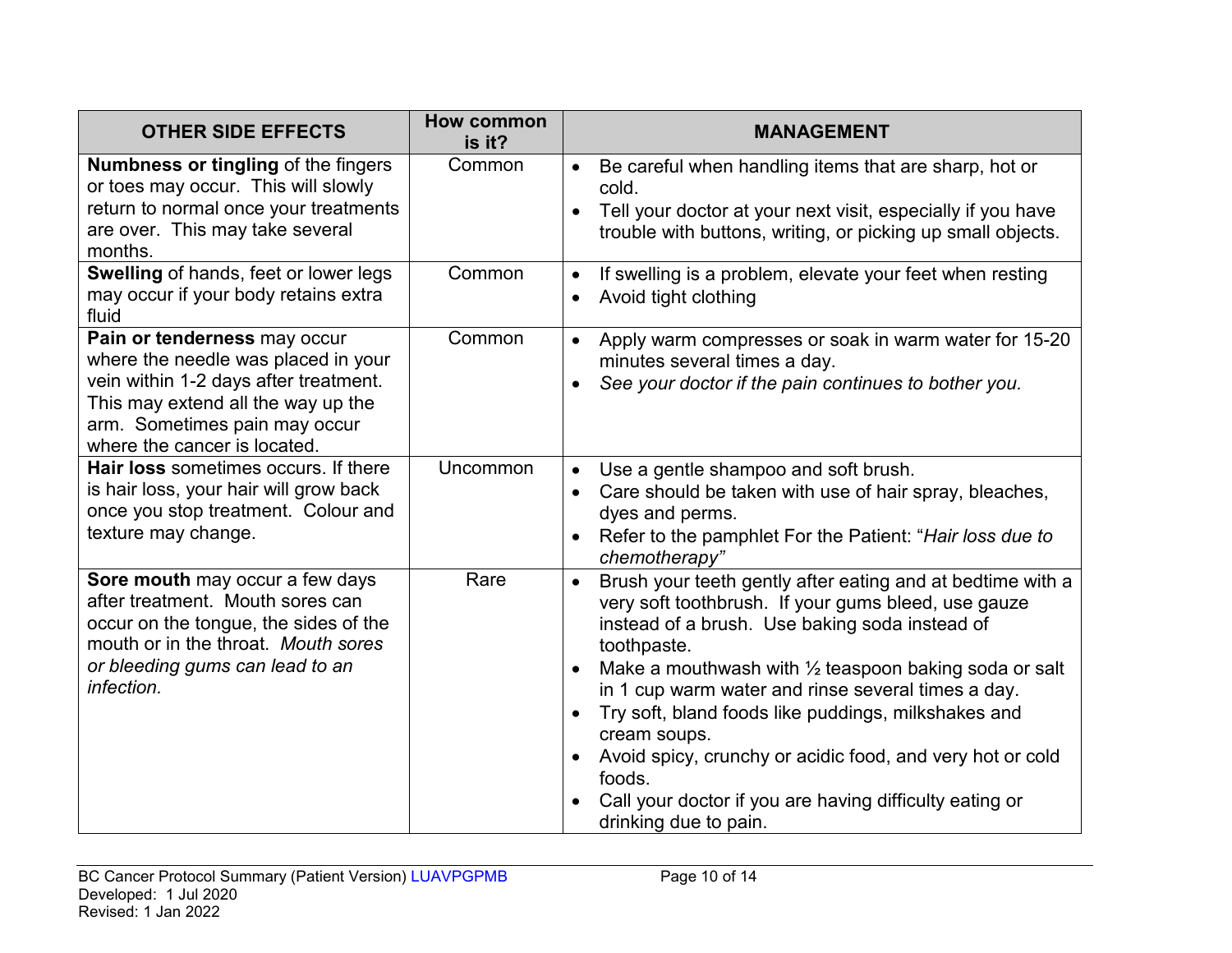| <b>OTHER SIDE EFFECTS</b>                                                                                                                                                                                                       | How common<br>is it? | <b>MANAGEMENT</b>                                                                                                                                                   |
|---------------------------------------------------------------------------------------------------------------------------------------------------------------------------------------------------------------------------------|----------------------|---------------------------------------------------------------------------------------------------------------------------------------------------------------------|
| <b>Allergic reactions</b> are rare. Signs of<br>an allergic reaction are dizziness,<br>confusion and wheezing or difficulty<br>breathing. This reaction can occur<br>immediately or several hours after<br>receiving treatment. | Rare                 | Tell your nurse if this happens while you are receiving<br>treatment.<br>Go to your local Emergency Room immediately if this<br>happens after you leave the clinic. |
| Cisplatin burns if it leaks under the<br>skin                                                                                                                                                                                   | <b>Very Rare</b>     | Tell your nurse <i>immediately</i> if you feel pain, burning,<br>stinging, or any other change while the drug is being<br>given.                                    |

**\*Please ask your oncologist or pharmacist for a copy.**

**If you experience symptoms or changes in your body that have not been described above but worry you, or in any symptoms are severe, contact:**

 **\_\_\_\_\_\_\_\_\_\_\_\_\_\_\_\_\_\_\_\_\_\_\_\_ at telephone number:\_\_\_\_\_\_\_\_\_\_\_\_\_\_\_\_\_\_\_**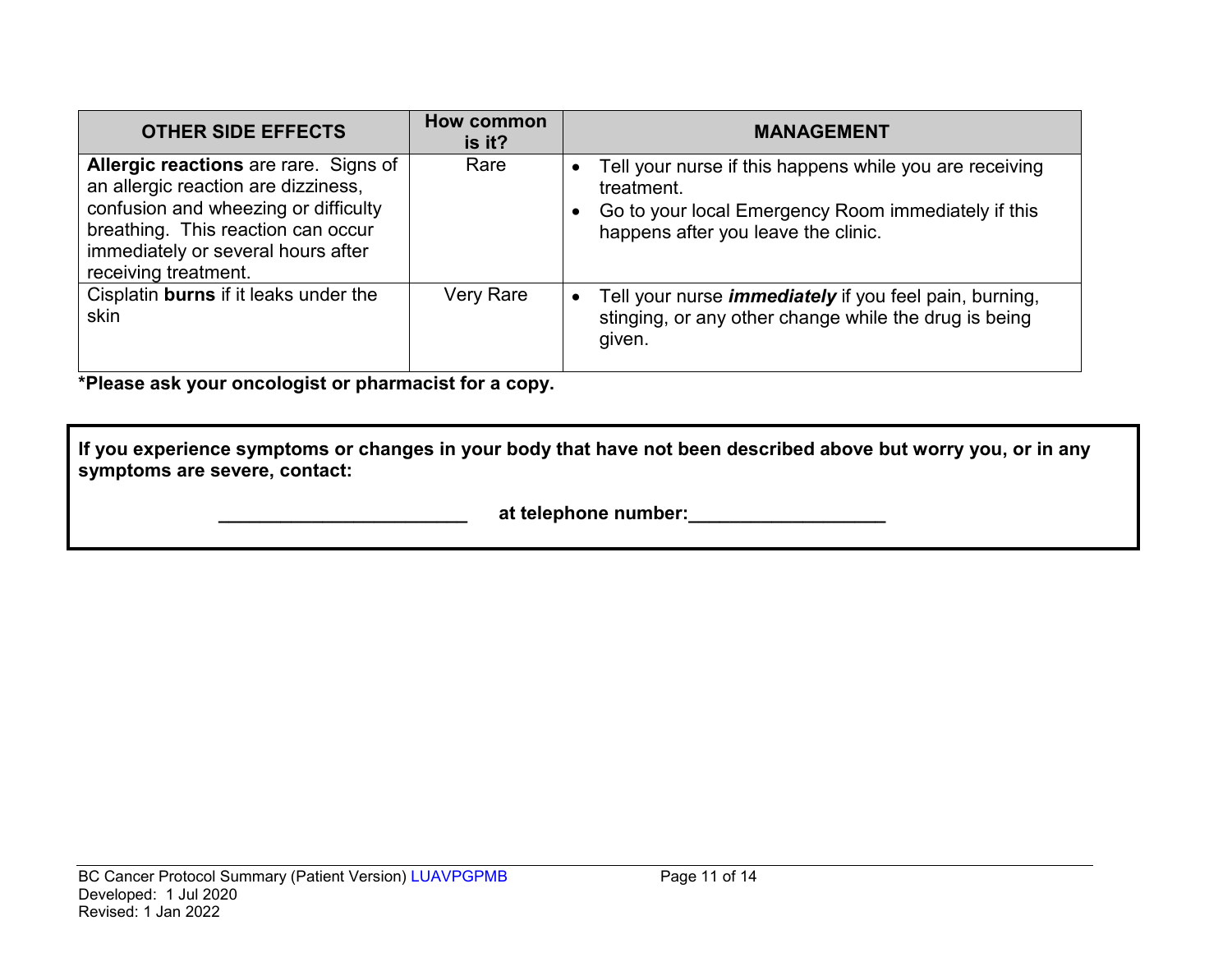| BС<br><b>MEDICAL</b><br>CAN<br><b>ALERT</b><br>CER<br><b>Provincial Health Services Authority</b><br><b>NAME</b>                                                    | SEVERE IMMUNE-MEDIATED ADVERSE REACTIONS<br>Including enterocolitis, intestinal perforation, hepatitis,<br>including toxic epidermal)<br>dermatitis<br>necrolysis),<br>neuropathy, endocrinopathy, pneumonitis,<br>myositis,<br>myocarditis and toxicities in other organ systems. Duration<br>of risk after treatment is unknown. |
|---------------------------------------------------------------------------------------------------------------------------------------------------------------------|------------------------------------------------------------------------------------------------------------------------------------------------------------------------------------------------------------------------------------------------------------------------------------------------------------------------------------|
| has received<br>CHECKPOINT INHIBITOR IMMUNOTHERAPY:<br>Immune-Mediated Adverse Reactions<br>ALWAYS CARRY THIS CARD AND SHOW TO<br>PHYSICIANS INCLUDING ANESTHETISTS | FOR MORE INFORMATION:<br>www.bccancer.bc.ca/health-professionals/professional-resources/cancer-drug-manual<br>Rev Aug 2018                                                                                                                                                                                                         |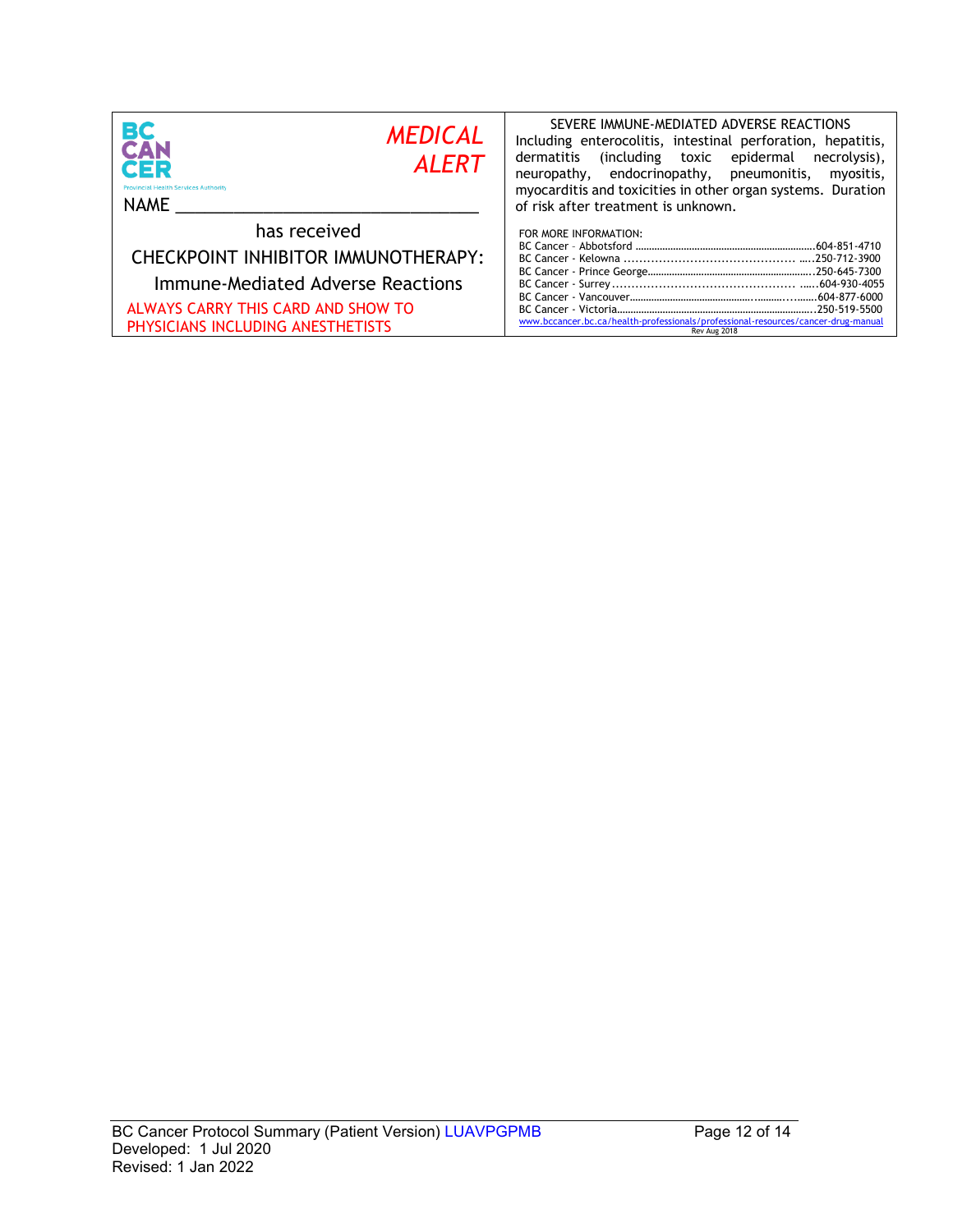| To Whom It May Concern:                                                  |                                                                                                                                                                                                                                                                                |
|--------------------------------------------------------------------------|--------------------------------------------------------------------------------------------------------------------------------------------------------------------------------------------------------------------------------------------------------------------------------|
|                                                                          |                                                                                                                                                                                                                                                                                |
|                                                                          |                                                                                                                                                                                                                                                                                |
|                                                                          | Medical Oncologist New York and Service Contract of the Contract of the Contract of the Contract of the Contract of the Contract of the Contract of the Contract of the Contract of the Contract of the Contract of the Contra                                                 |
|                                                                          |                                                                                                                                                                                                                                                                                |
|                                                                          |                                                                                                                                                                                                                                                                                |
|                                                                          | This patient is receiving immunotherapy at the BC Cancer and is at risk of immune-related<br>toxicities which may be life threatening and require urgent management.                                                                                                           |
|                                                                          | Immunotherapy toxicities are different from those encountered with standard chemotherapy                                                                                                                                                                                       |
|                                                                          | or targeted therapies. The immune system may become dysregulated during immunotherapy                                                                                                                                                                                          |
|                                                                          | treatment, leading to symptoms and findings which mimic autoimmune disorders. Adverse<br>events can occur during or following treatment and can be life threatening. Any organ system                                                                                          |
| in the body is at risk including, but not limited to:                    |                                                                                                                                                                                                                                                                                |
| Lungs (pneumonitis, pleuritis, sarcoidosis)                              |                                                                                                                                                                                                                                                                                |
| Gastrointestinal (colitis, ileitis, pancreatitis)                        |                                                                                                                                                                                                                                                                                |
| Liver (hepatitis)<br>Skin (rash, Stevens-Johnson syndrome)               |                                                                                                                                                                                                                                                                                |
|                                                                          | Endocrine (hypophysitis, adrenal insufficiency, hypo/hyperthyroidism, type 1 diabetes mellitus)                                                                                                                                                                                |
| Renal (interstitial nephritis)                                           |                                                                                                                                                                                                                                                                                |
|                                                                          | Blood (hemolytic anemia, thrombocytopenia, neutropenia)<br>Neurologic (encephalitis, Guillain-Barré syndrome, meningitis, myasthenia gravis, neuropathy)                                                                                                                       |
| Musculoskeletal (myositis, arthritis)                                    |                                                                                                                                                                                                                                                                                |
| Cardiovascular (pericarditis, myocarditis, vasculitis)                   | Ophthalmologic (uveitis, scleritis, episcleritis, conjunctivitis, retinitis)                                                                                                                                                                                                   |
|                                                                          | Management of immune-related toxicities necessitates prompt coordination with a medical<br>oncologist with initiation of high dose corticosteroids, and may require referral to the<br>appropriate subspecialty. If you suspect your patient is presenting with immune-related |
|                                                                          | toxicity, please contact the patient's medical oncologist directly or if after hours contact the                                                                                                                                                                               |
|                                                                          | on-call physician, or as per your local centre's process (next page). Additional information on<br>immunotherapy toxicity treatment algorithms is located at the end of the above posted                                                                                       |
| protocol at www.bccancer.bc.ca.                                          |                                                                                                                                                                                                                                                                                |
|                                                                          |                                                                                                                                                                                                                                                                                |
|                                                                          | 1/2                                                                                                                                                                                                                                                                            |
| BC Cancer Systemic Therapy Program<br>Developed: 28 Nov 2017<br>Revised: |                                                                                                                                                                                                                                                                                |